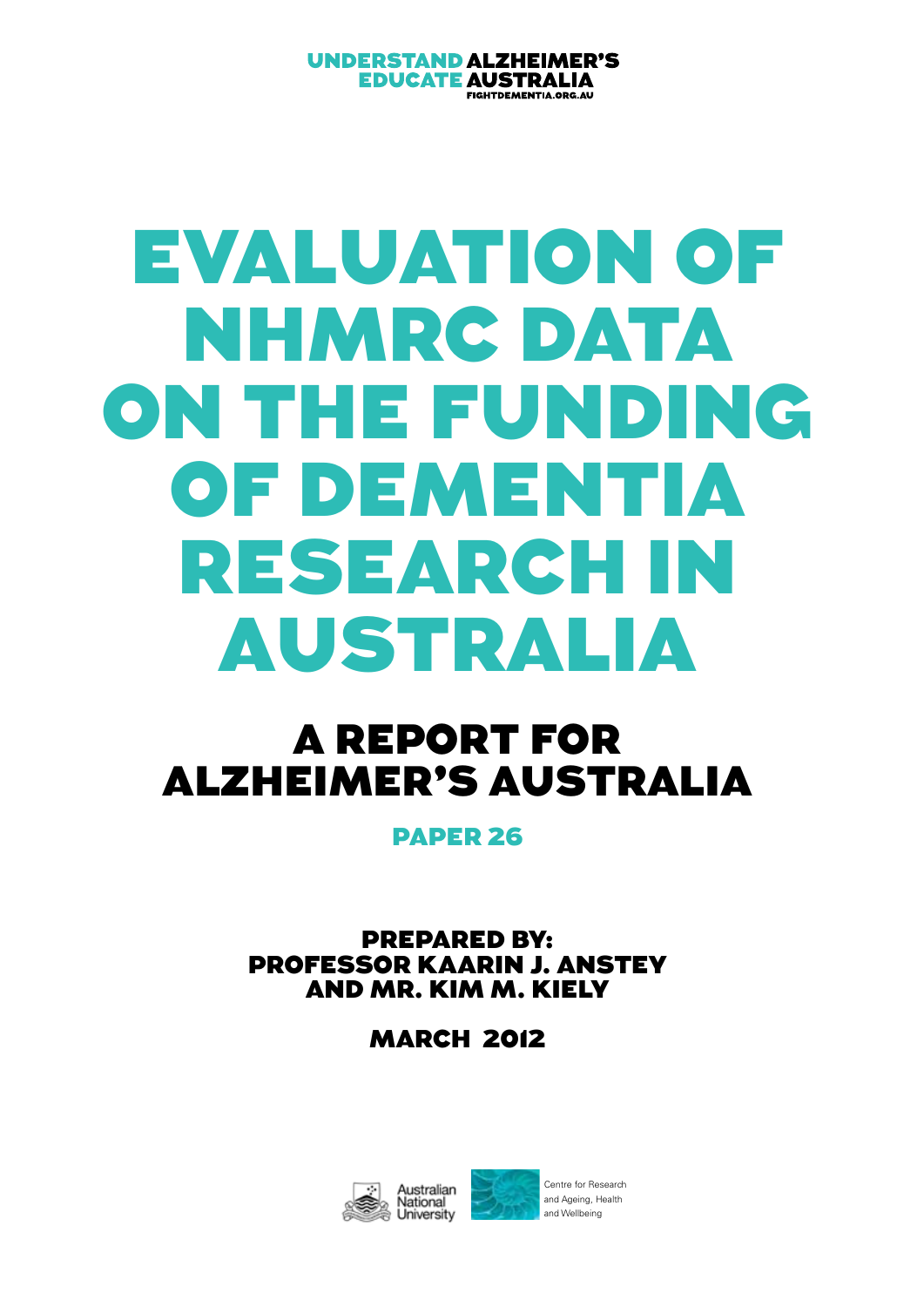Citation: Anstey, K.J, & Kiely, K.M (2012). Evaluation of NHMRC Data on the Funding of Dementia Research in Australia. A report for Alzheimer's Australia.

## Acknowledgements and Further **INFORMATION**

With thanks to the NHMRC for responding to data requests and supporting this work, and to Ms Katherine Bowditch, Manager, Alzheimer's Australia Dementia Research Foundation for assistance in scoping the analyses. We thank Dr Alex Bahar-Fuchs, Dr Moyra Mortby and Dr Ranmalee Eramudugolla who contributed to the Delphi study.

For further information, please contact Alzheimer's Australia: www.fightdementia.org.au; (02) 62544233.

For detailed queries regarding the analyses and findings, please contact Professor Kaarin J. Anstey, Director, Centre for Research on Ageing, Health and Wellbeing, The Australian National University. kaarin.anstey@anu.edu.au

Professor Anstey is funded by NHMRC Fellowship #1002560".

©Alzheimer's Australia 2012 ABN 79 625 582 771 ISBN 978-1-921570-18-6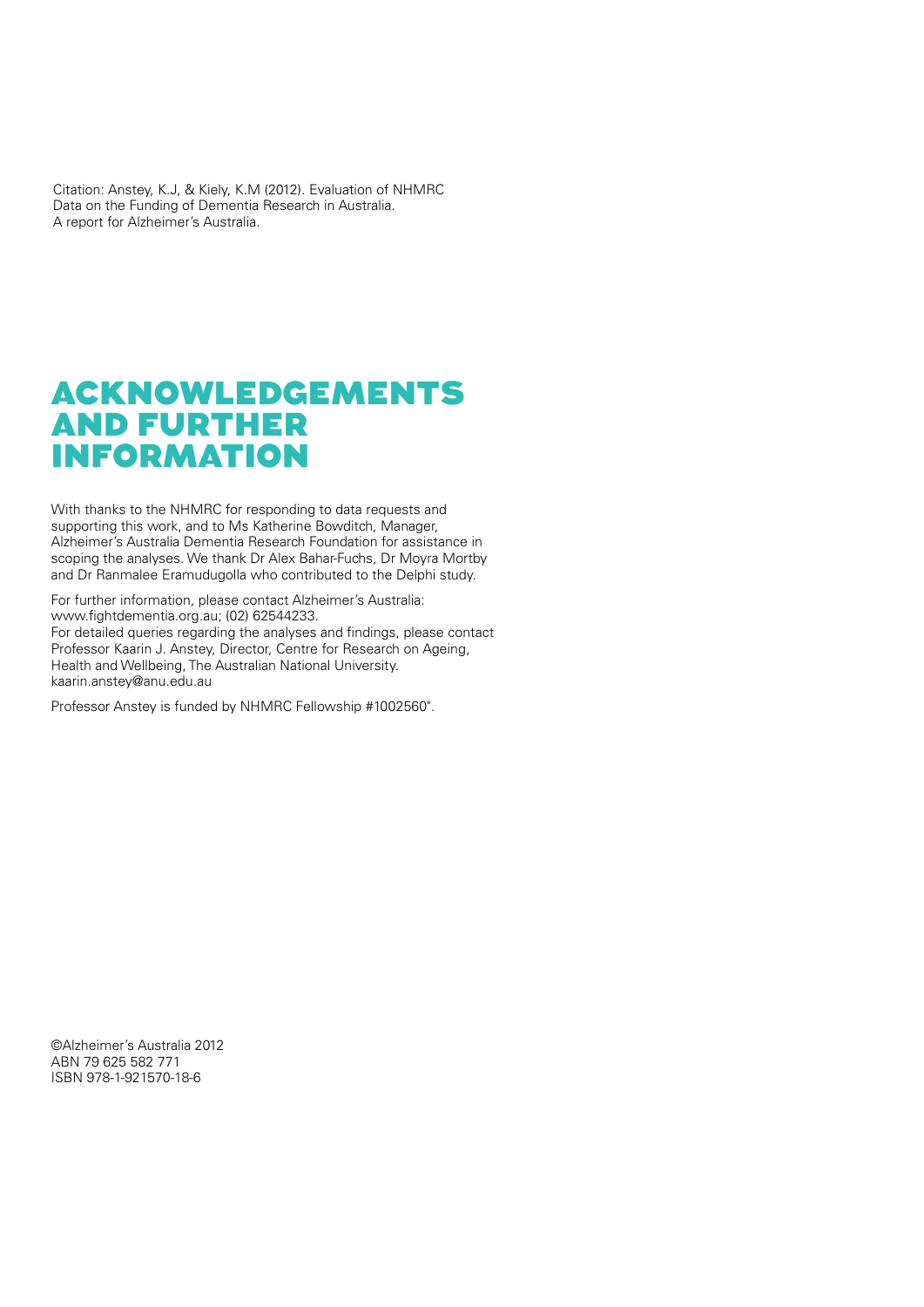## Table of Contents

| <b>INTRODUCTION</b><br><b>WHY RESTRICT TO NHMRC FUNDING?</b><br><b>METHODS</b>                | 4<br>4<br>4    |
|-----------------------------------------------------------------------------------------------|----------------|
| <b>RESULTS</b>                                                                                | 6              |
| <b>TOTAL AMOUNT OF FUNDING AND</b><br><b>TOTAL NUMBER OF PROJECT GRANTS</b>                   | 6              |
| <b>OVERALL FUNDING COMMITMENT AND</b><br><b>EXPENDITURE BY CHRONIC DISEASES.</b><br>2002-2011 | 7              |
| <b>OVERALL FUNDING COMMITMENT</b><br><b>2002-2011 BY BROAD RESEARCH AREA</b>                  | 8              |
| <b>OVERALL FUNDING COMMITMENT</b><br><b>2002-2011 BY RESEARCH PURPOSE</b>                     | 10             |
| <b>OVERALL FUNDING COMMITMENT</b><br><b>2002-2011 BY RESEARCH GROUP</b>                       | $\blacksquare$ |
| <b>OVERALL FUNDING COMMITMENT</b><br><b>2002-2011 BY SCHEME (SELECTED)</b>                    | 12             |
| <b>ANALYSES BASED ON CONFIDENTIAL</b><br><b>NHMRC DATA</b>                                    | 15             |
| <b>SUMMARY OF KEY OUTCOMES</b>                                                                | 18             |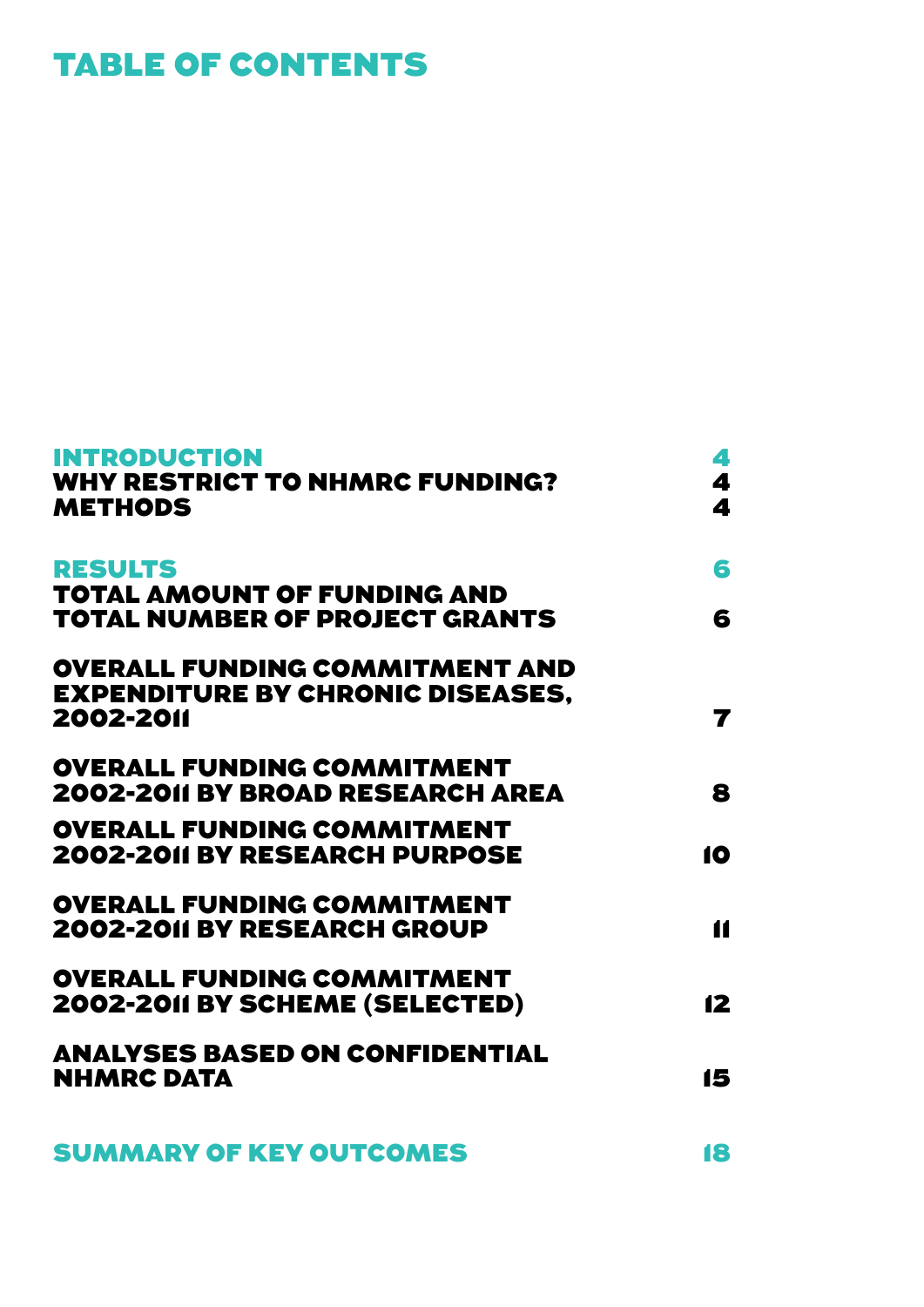## **INTRODUCTION**

**The aim of this report is to provide the evidence base for evaluating the level of expenditure by the National Health and Medical Research Council (NHMRC) on research funding (including research, people support and infrastructure) related to dementia, in comparison to research funding for other areas of chronic disease. The report was commissioned by Alzheimer's Australia to support a submission to the McKeon Review of Health and Medical Research in Australia in March, 2012.** 

## WHY RESTRICT TO NHMRC funding?

There are several sources of research funding for dementia in Australia. These include the Alzheimer's Australia Dementia Research Foundation, the J.O. and J.R. Wicking Trust, The Australian Research Council, the NHMRC, and other State and Territory Government and Non-Government Organisations. However, the NHMRC is the largest and most significant source of funding for health and medical research, and the only single institution that provides all the different types of funding for research (projects, centres, programmes, partnerships), research infrastructure and training and people. Evaluation of NHMRC data also allows for a direct comparison between funding for dementia research, and funding for research into other areas of chronic disease. NHMRC funding history is also publically available and accessible via the internet at the level of detail that allows for statistical evaluation. Whilst we acknowledge therefore that our analysis of NHMRC funding does not provide the full picture of dementia research funding in Australia, it still evaluates the most significant source of funding for dementia research.

A limitation of using only NHMRC data for comparing chronic disease areas, is that it may underestimate the difference in the total amount of research funding for dementia compared with the total funding for research in Cardiovascular Disease, Mental Health, Diabetes and Cancer because most of these disease areas have larger Foundations (e.g. the Heart Foundation, Diabetes Australia, Cancer Council), and Mental Health has received a significant amount of funding from the beyondBlue initiative.

## **METHODS**

#### **Data sources**

The analyses were conducted using publically available data on research funding for the current decade and were downloaded from the NHMRC website on 1/2/2012.

http://www.nhmrc.gov.au/\_files\_nhmrc/file/grants/dataset/ research\_fundg\_2002-2011\_at\_1apr11.xls.

In addition, NHMRC provided data in confidence on all applications from 2002 to 2011 for grants that were identified as related to dementia. This data identified the funding status ('funded' vs. 'not funded'), and fundability ('fundable' vs. 'not fundable') of each grant application. These data were used to evaluate the success rates of research grants on dementia compared to grants funded in other chronic disease areas.

#### **Chronic Disease Identification Using Keywords**

Grant applications in the public dataset were classified as being related to one (or more) of six chronic disease types, namely: Dementia, Cancer, Cardiovascular Disease (CVD), Mental health, Diabetes, Asthma. The keywords used to identify disease related grant applications are listed in Table 1. The fields from the worksheet "Data Source 2002 to 2011" used to search for keywords were: Scientific Title, Simplified Title, Research Keywords (1-5), Health Keywords (1-5), and Research Field. It was possible for applications to be identified as related to more than one disease group. Before the keyword search was conducted, all text was converted to lowercase. All data coding and analyses were conducted with STATA version 10 statistical software.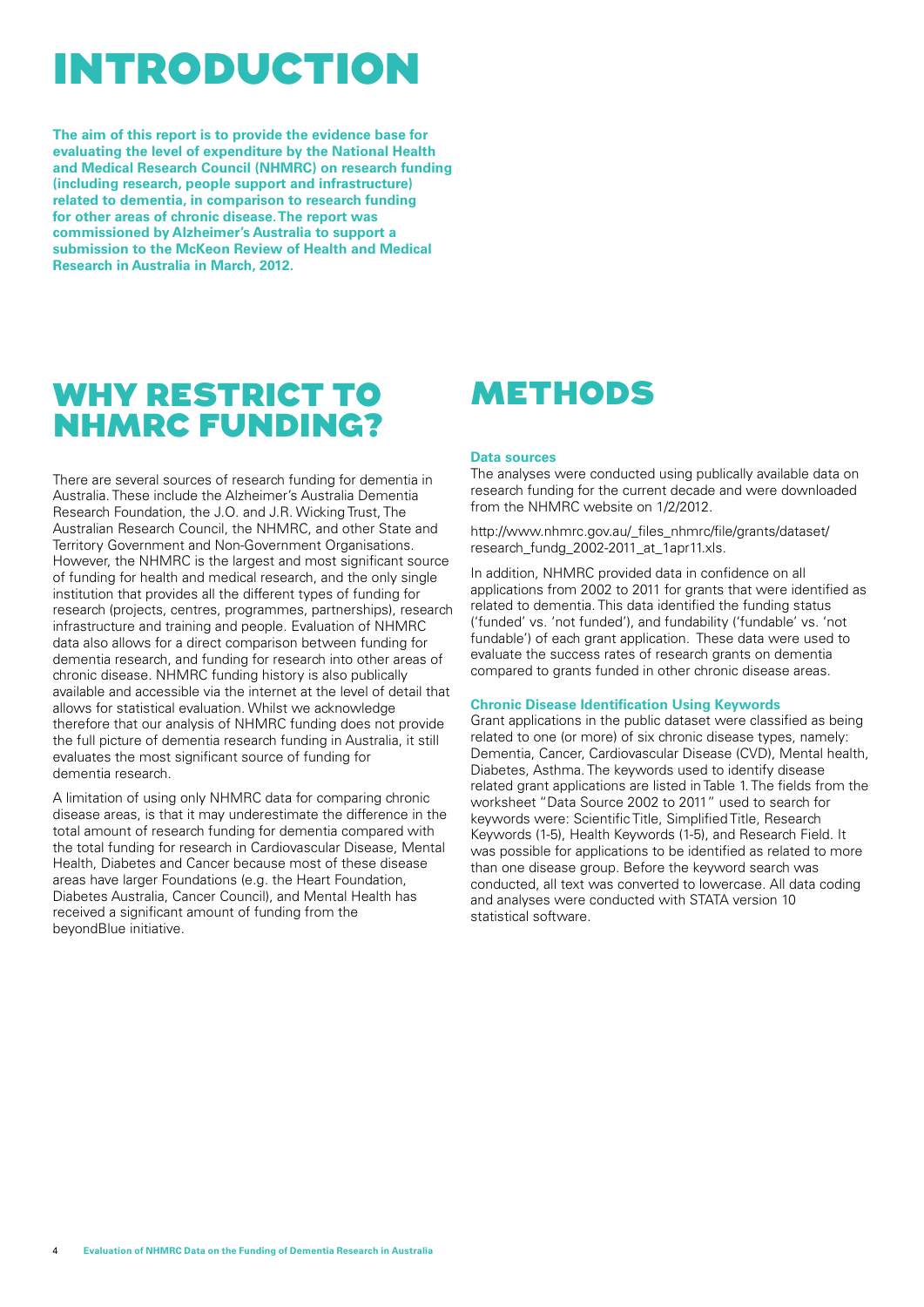#### **Table 1: Keywords used to identify disease related grant applications.**

| <b>Disease</b>       | <b>Keywords</b>                                                                                                                                                                                                                    |
|----------------------|------------------------------------------------------------------------------------------------------------------------------------------------------------------------------------------------------------------------------------|
| <b>Dementia</b>      | dementia, alzheimer*, "mild cognitive impairment"                                                                                                                                                                                  |
| <b>Cancer</b>        | cancer, oncolo*, carcino*, neoplasm, tumor, tumour, malignant                                                                                                                                                                      |
| <b>CVD</b>           | heart, cardio*, cardia*, vascular, arterial, "blood vessel", athero*, arthero*, angina, aneurysm,<br>"atrial fibrillation", "blood pressure", hypertens*, hypertoph*, pulmonary, embolism, myocardium,<br>vasculitis, pericarditis |
| <b>Mental health</b> | mental, psycho*, psychi*, impulsive, fear, anxiety, panic, stress, compulsive, anorexia, bulimia,<br>"eating disorder", schizophren*, depress*                                                                                     |
| <b>Diabetes</b>      | diabet*, hyperglycemia, "blood sugar", hyperglycaemia, hyperinsulinemia                                                                                                                                                            |
| Asthma               | asthma, "inflammatory disorder of the airways", wheezing, "laboured breathing", "narrowed air passage"                                                                                                                             |

**Note:** "oxidative stress" was an exclusion term for identifying Mental Health related project applications

#### **Funding 2002-2011**

Funding commitment and funding expenditure for each disease group were calculated from the public dataset. These were calculated by project year, Broad Research Area (Basic Science, Clinical Medicine, Public Health, and Health Services), Main Funding Group (Infrastructure, People Support, and Research Support), Funding Purpose and Funding Scheme.

#### **Dementia Related Application Success Rates**

Success rates for dementia related grant applications were calculated using the data provided in confidence by the NHMRC. These were calculated by application year, Broad Research Area, Funding Purpose and Funding Scheme. Dementia application success rates were compared to overall success rates listed publicly on the NHMRC website at

http://www.nhmrc.gov.au/grants/research-funding-statistics-anddata/summary-funding-data/nhmrc-project-grants-success-rate-b

#### **Validation of Classification of Disease Related Projects**

A Delphi study was conducted to assess the accuracy of the keywords used to identify disease related grant applications. Four blinded experts reviewed a random sample of 4% (n=109) of projects that commenced after 2006 and were identified as being disease-related by the automated keyword search. The random sample included equal proportions for each disease classification. The experts rated each project as 'disease specific', 'disease related' and 'unrelated to disease'. Agreement amongst expert ratings were used as an indicator of the accuracy of the method used to categorise disease related grants.

Further sensitivity analyses were conducted for the identification of dementia related projects. Keywords were expanded to include 'brain ageing', 'brain aging', 'parkinson\*', and 'cognitive decline'. Results were also compared to findings based on searches that were restricted to keywords found only in the scientific title and research keywords fields.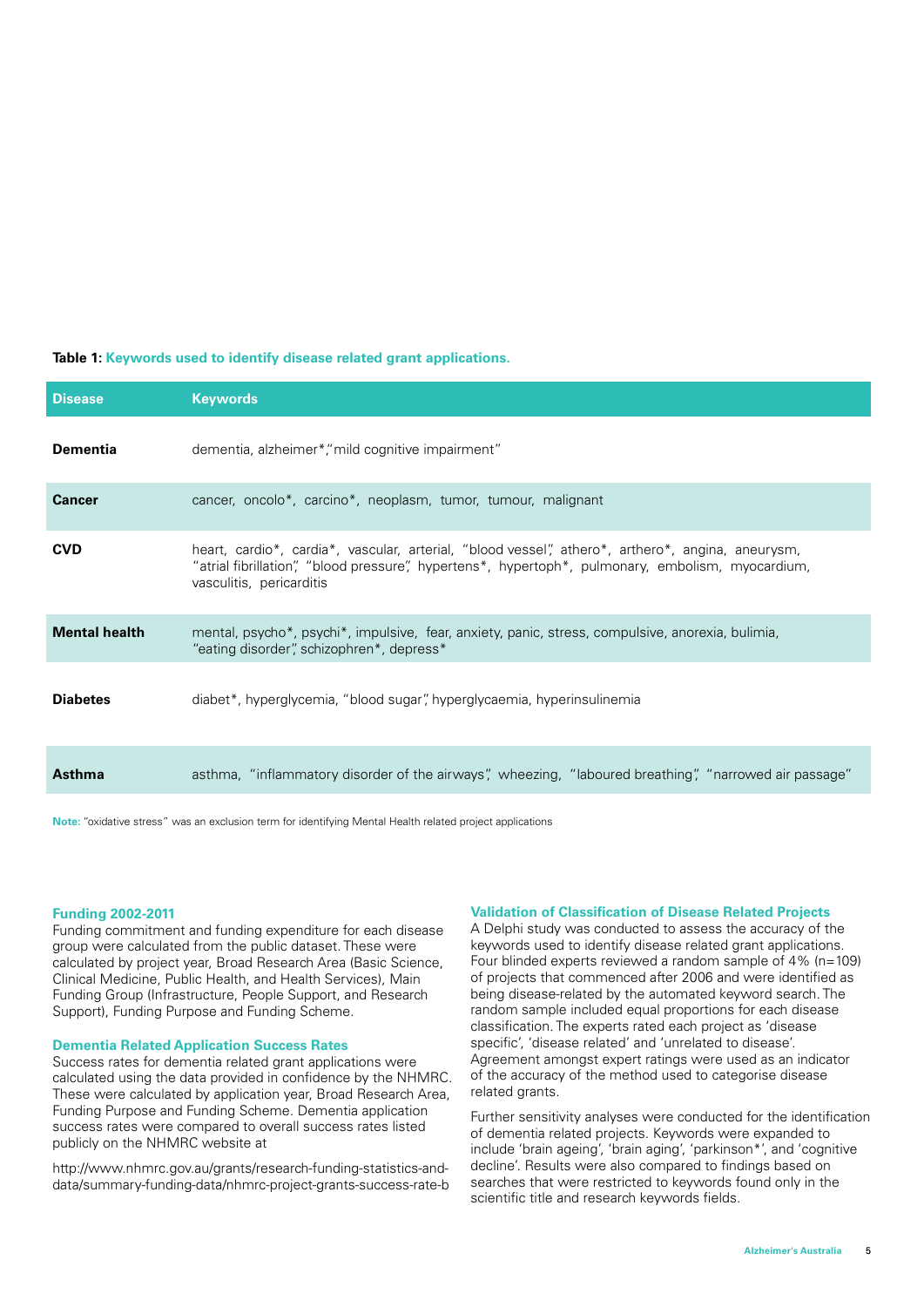## Results

### 1. Total amount of funding and total number of project **GRANTS**

Between 2002 and 2011 there were 10,196 funded grant applications and 11,102 grant projects or fellowships commenced. In this time 4,580 funded or commencing grants were identified as related to one of the six disease categories. From 2002 to 2011, the total commitment to dementia research was **\$169,771,557**, compared to **\$1,077,307,726** for cancer, **\$415,265,321** for diabetes, **\$542,144,243** for CVD , **\$121,651,064** for asthma and **\$636,535,741** for mental health. This is reflected in the lower number of project grants in dementia over the same period (table 1).

#### **Table 1: NHMRC project funding by disease type for projects starting during 2002-2011**

| <b>Chronic Disease Area</b> | <b>Number</b><br>of Projects | <b>Total</b><br><b>Commitment</b> |
|-----------------------------|------------------------------|-----------------------------------|
| Dementia                    | 255                          | \$169,771,557                     |
| Cancer                      | 1753                         | \$1,077,307,726                   |
| <b>Diabetes</b>             | 722                          | \$415.265.321                     |
| Cardiovascular Disease      | 1009                         | \$542,144,243                     |
| Mental health               | 1109                         | \$636,535,741                     |
| Asthma                      | 235                          | \$121,651,064                     |

**Note:** Double counts were checked as some grants fall in multiple categories. There were 26 projects identified as both Mental Health and Dementia related (10.2% of dementia projects); 6 projects identified as both CVD and Dementia related (2.3% of dementia projects); 12 projects identified as both Diabetes and Dementia related (4.7% of dementia projects); 10 projects identified as both CVD and Dementia related (3.9% of dementia projects).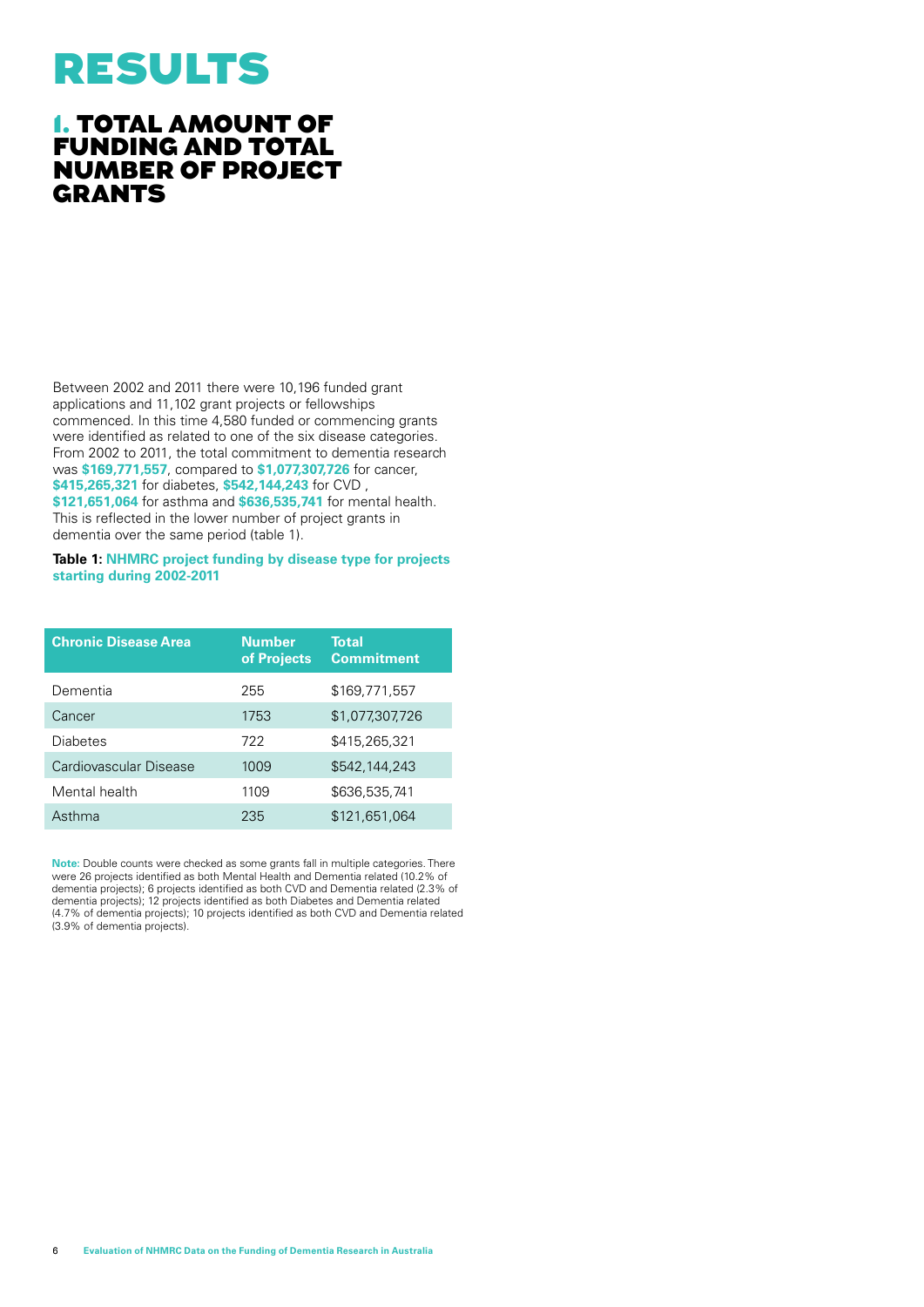### 2. Overall Funding Commitment and Expenditure by Chronic Disease, 2002-2011

The graphs below illustrate that funding for dementia research does not show the rate of increase that is evident for other disease categories (although Diabetes shows a reduction in funding over the past two years). This means that the disadvantage of dementia research compounded over time until 2011. There was an increase in funding in 2011. Data in future years will enable evaluation of whether this is a genuine upwards trend.



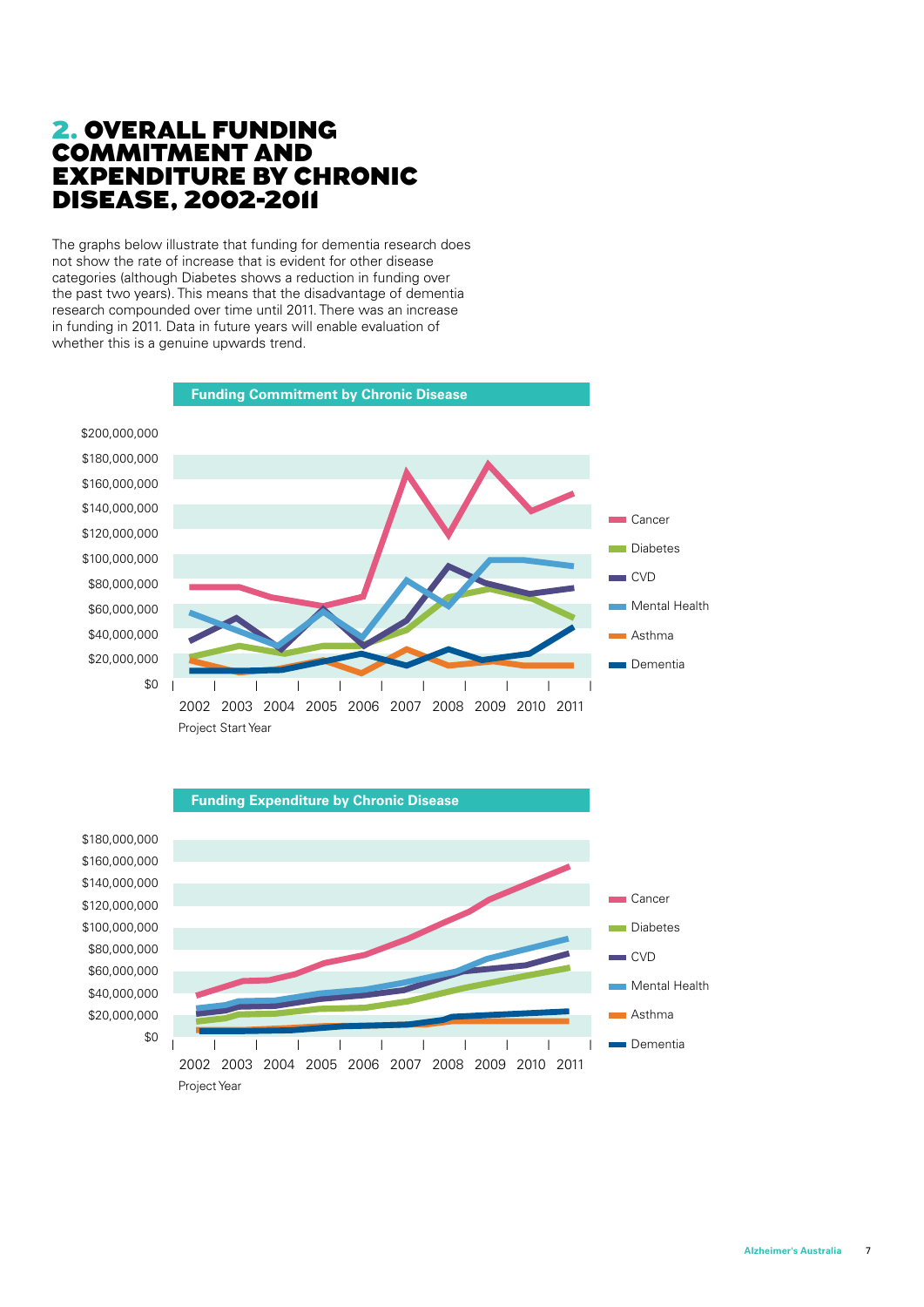### 3. Overall Funding **COMMITMENT** 2002-2011 by Broad RESEARCH AREA







\$250,000,000 \$200,000,000 \$150,000,000 \$100,000,000 \$50,000,000 \$0 **Public Health**

**Dementia Mental Asthma Cancer Diabetes CVD**

**Health**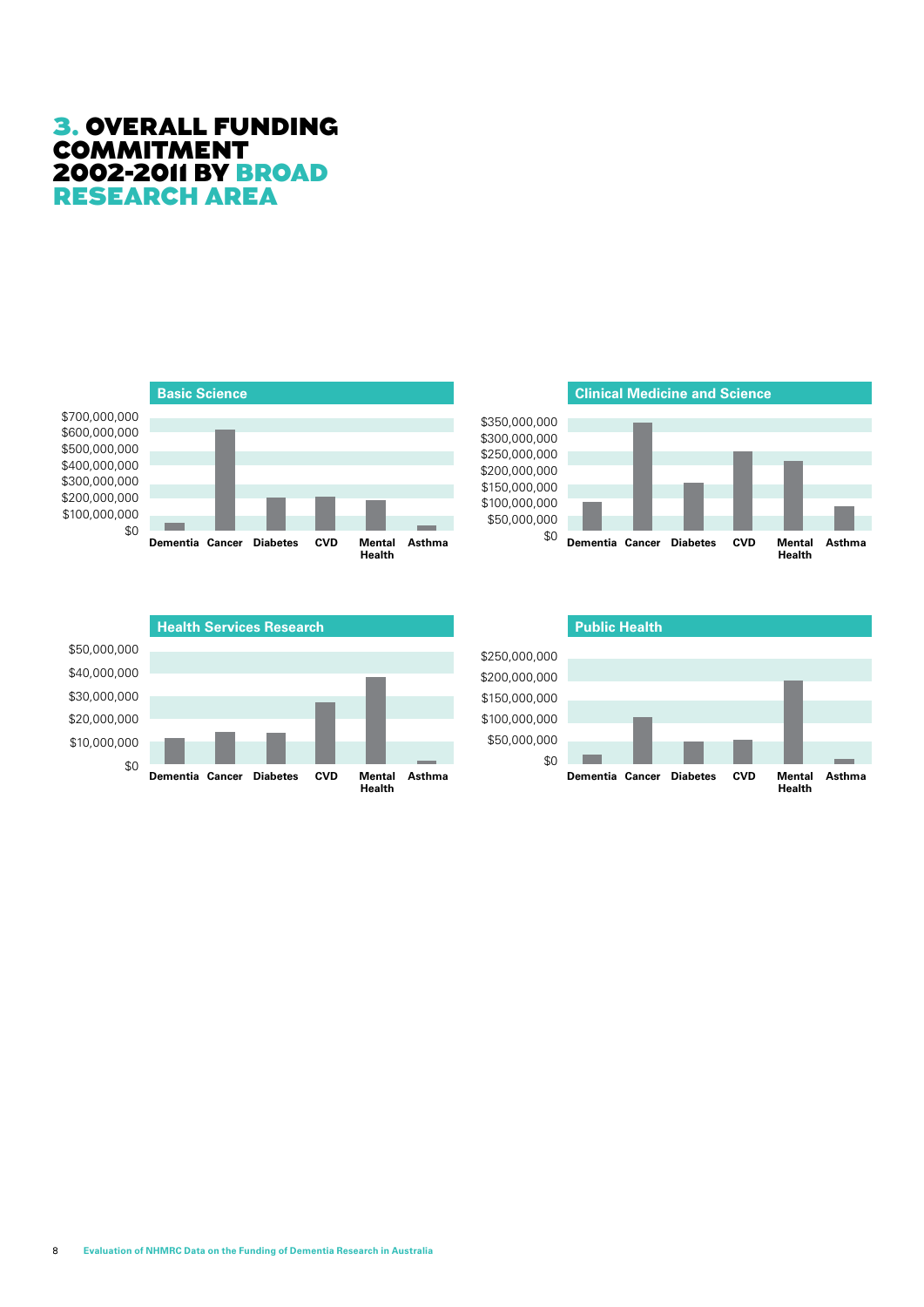

#### **Clinical Med. Funding Expenditure by Chronic Disease**



\$40,000,000 \$30,000,000 \$20,000,000 \$10,000,000







**Public Health Funding Expenditure by Chronic Disease**

Health services research is the only area where dementia is on par with diabetes and heart disease. Public health funding for dementia is at a particularly low level.

\$30,000,000 \$25,000,000 \$20,000,000 \$15,000,000 \$10,000,000 \$5,000,000 \$0

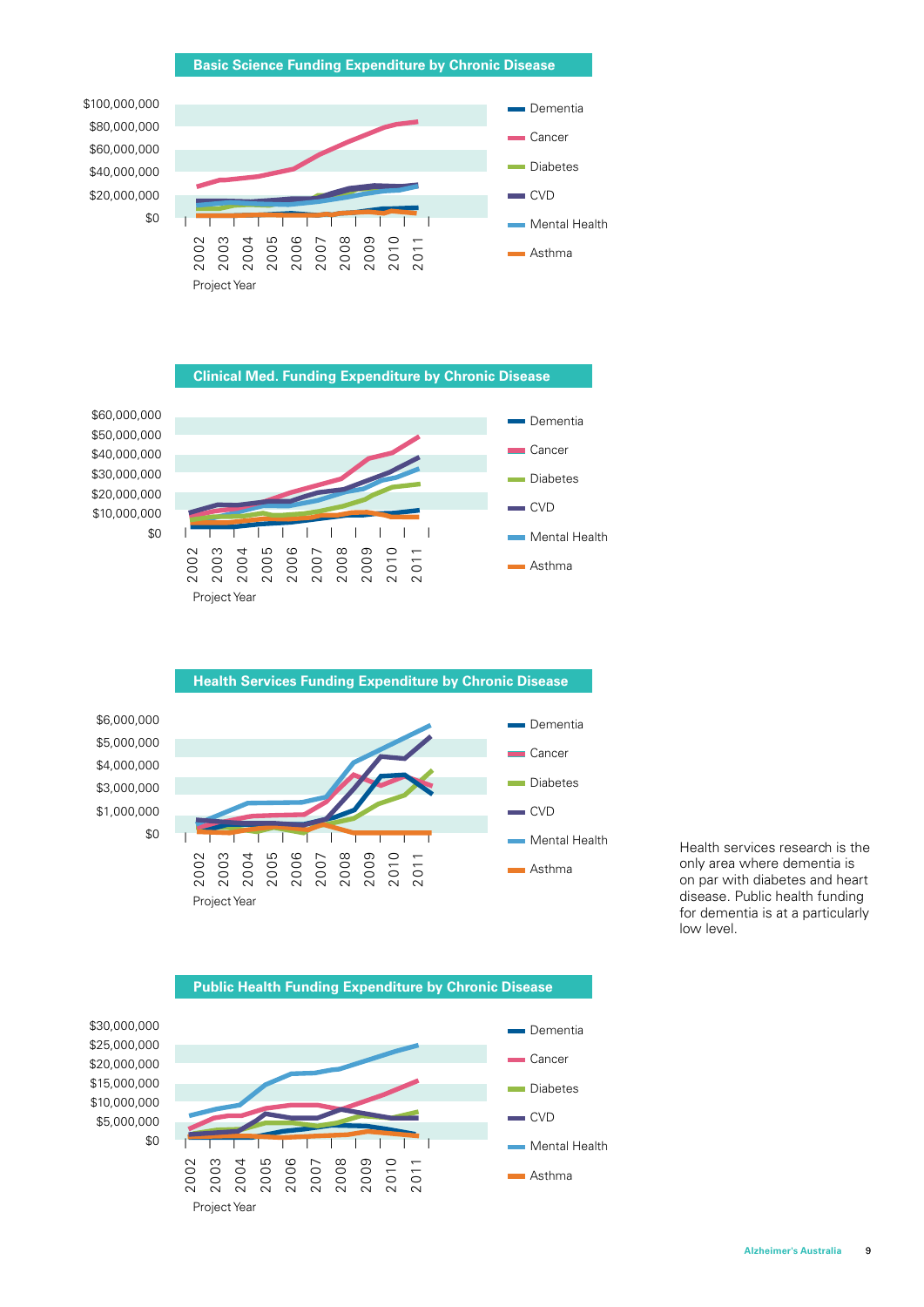









\$900,000,000 \$800,000,000 \$700,000,000 \$600,000,000 \$500,000,000 \$400,000,000 \$300,000,000 \$200,000,000 \$100,000,000 \$0 **Support for Research Dementia Mental Asthma Cancer Diabetes CVD Health**

There was no funding for infrastructure for dementia over the study period. We are unclear what "External funding" refers to and whether the Dementia Collaborative Research Centres are included in this. It is the only area where dementia is has more funding than other areas.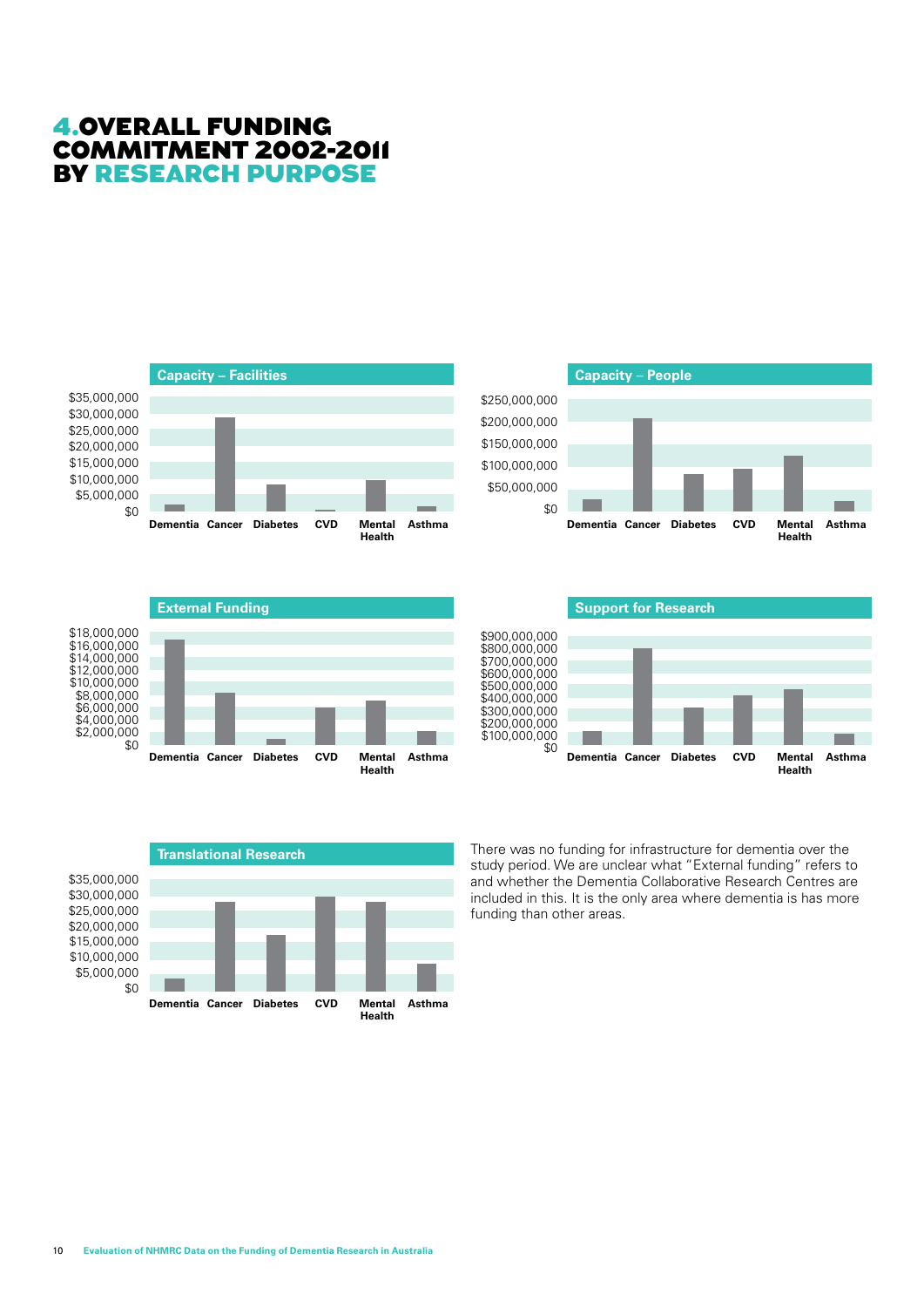### 5. Overall Funding Commitment 2002-2011 by Research Group





#### **Research Support**

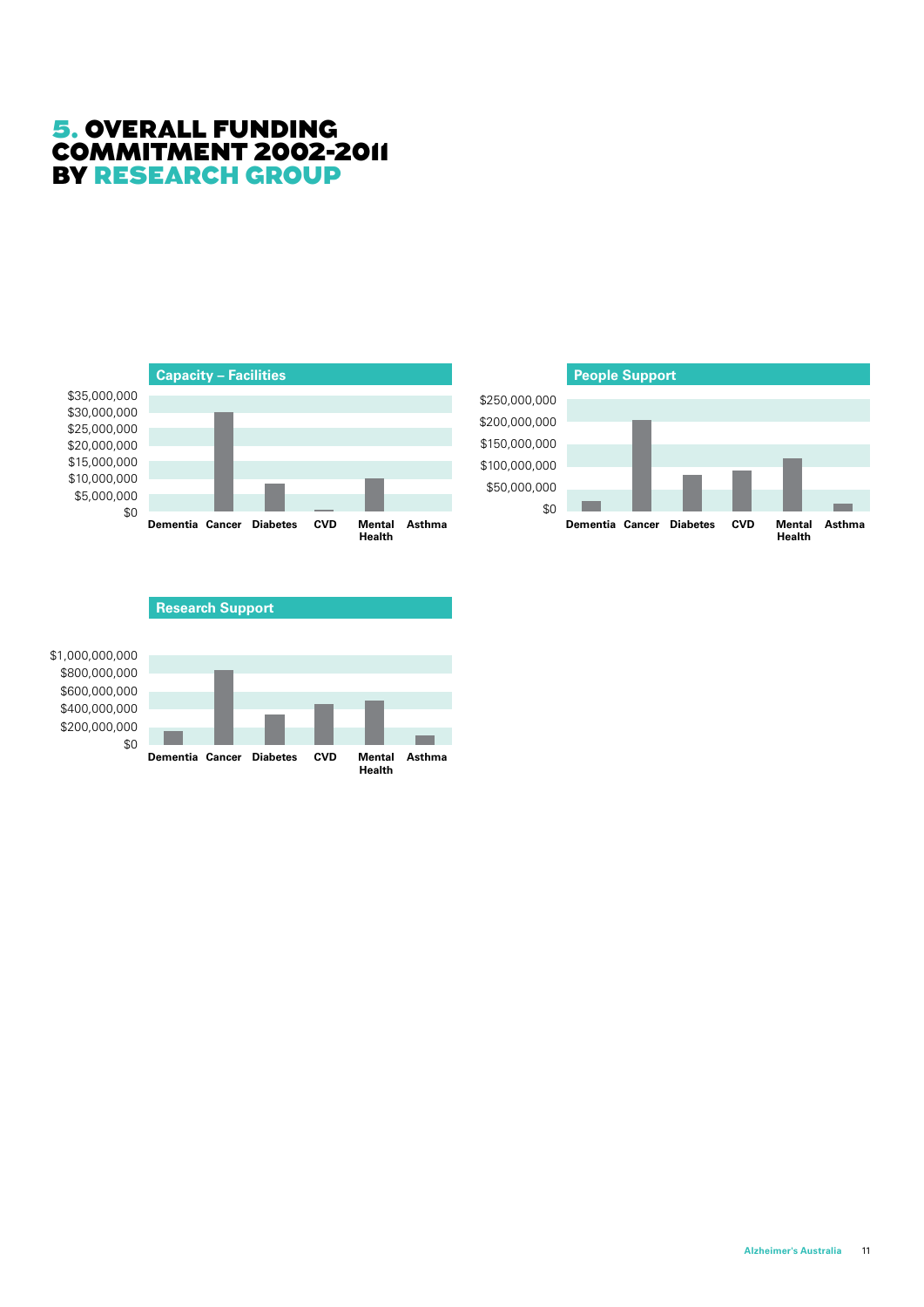### 6. Overall Funding Commitment 2002-2011 by Scheme (selected)













**Early Career Fellowship**



**Health**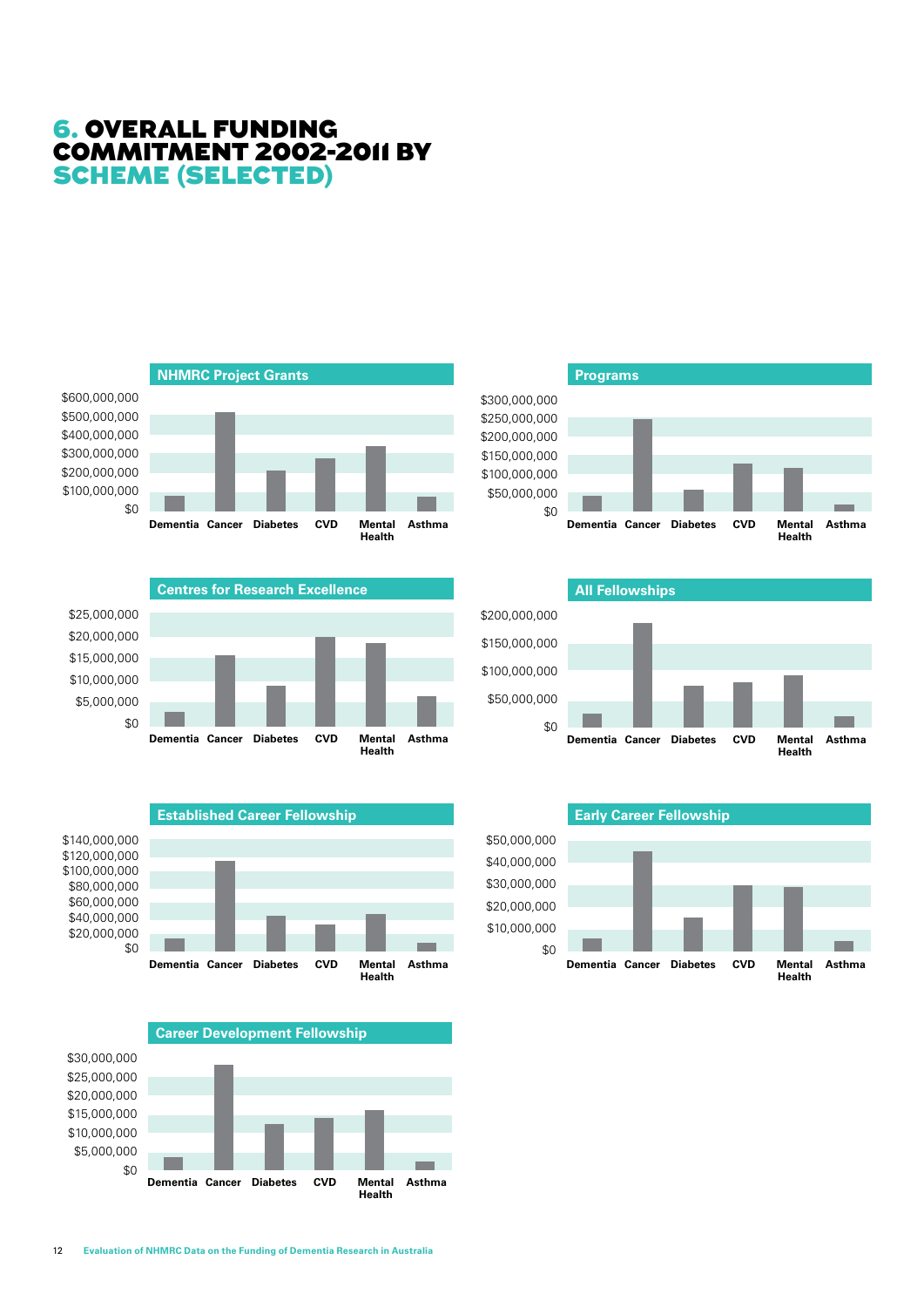





**Established Career Fellowships Commitment**

\$30,000,000 \$25,000,000 \$20,000,000 \$15,000,000 \$10,000,000 \$5,000,000 \$0

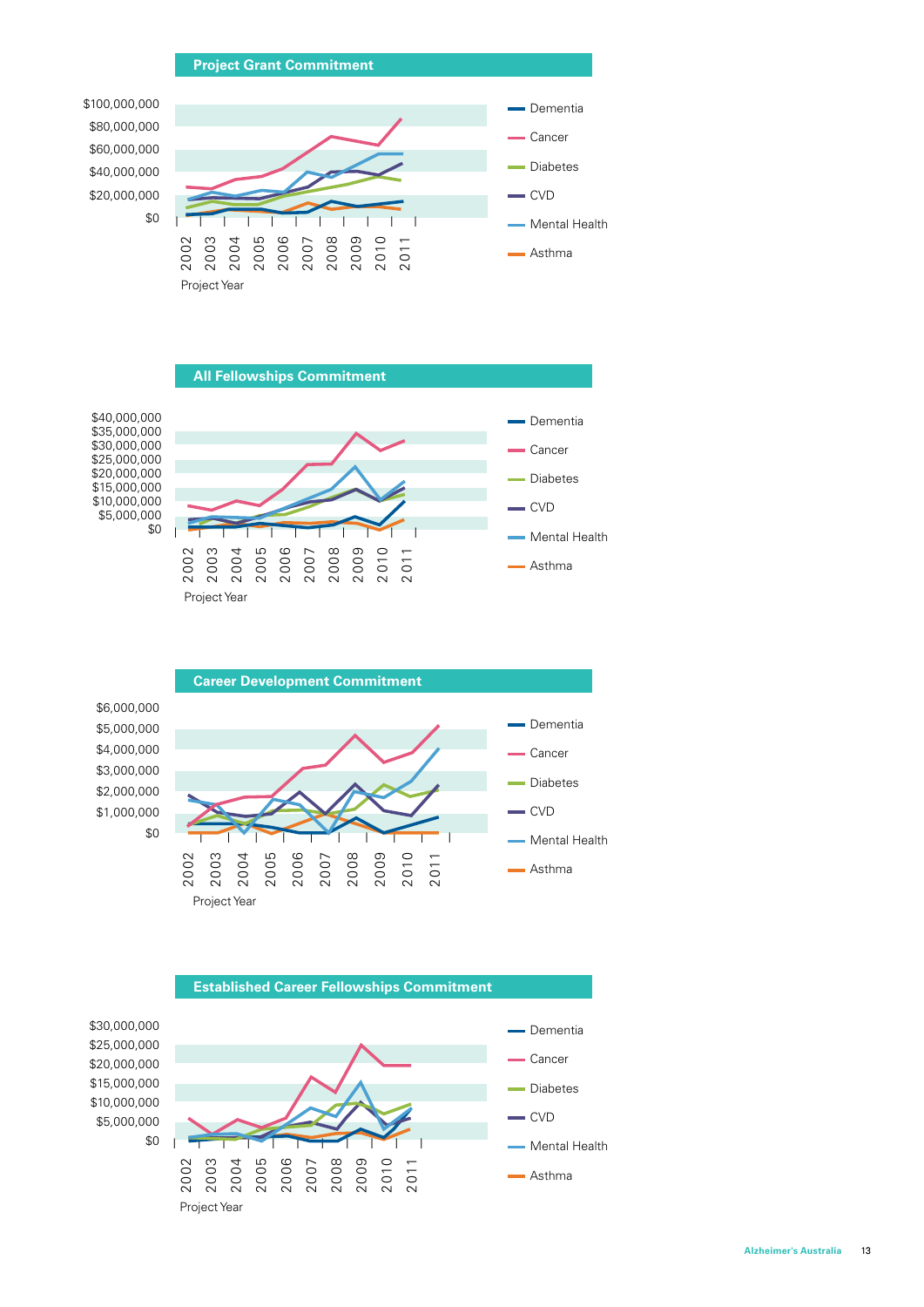

## Number of Fellowships 2002-2011







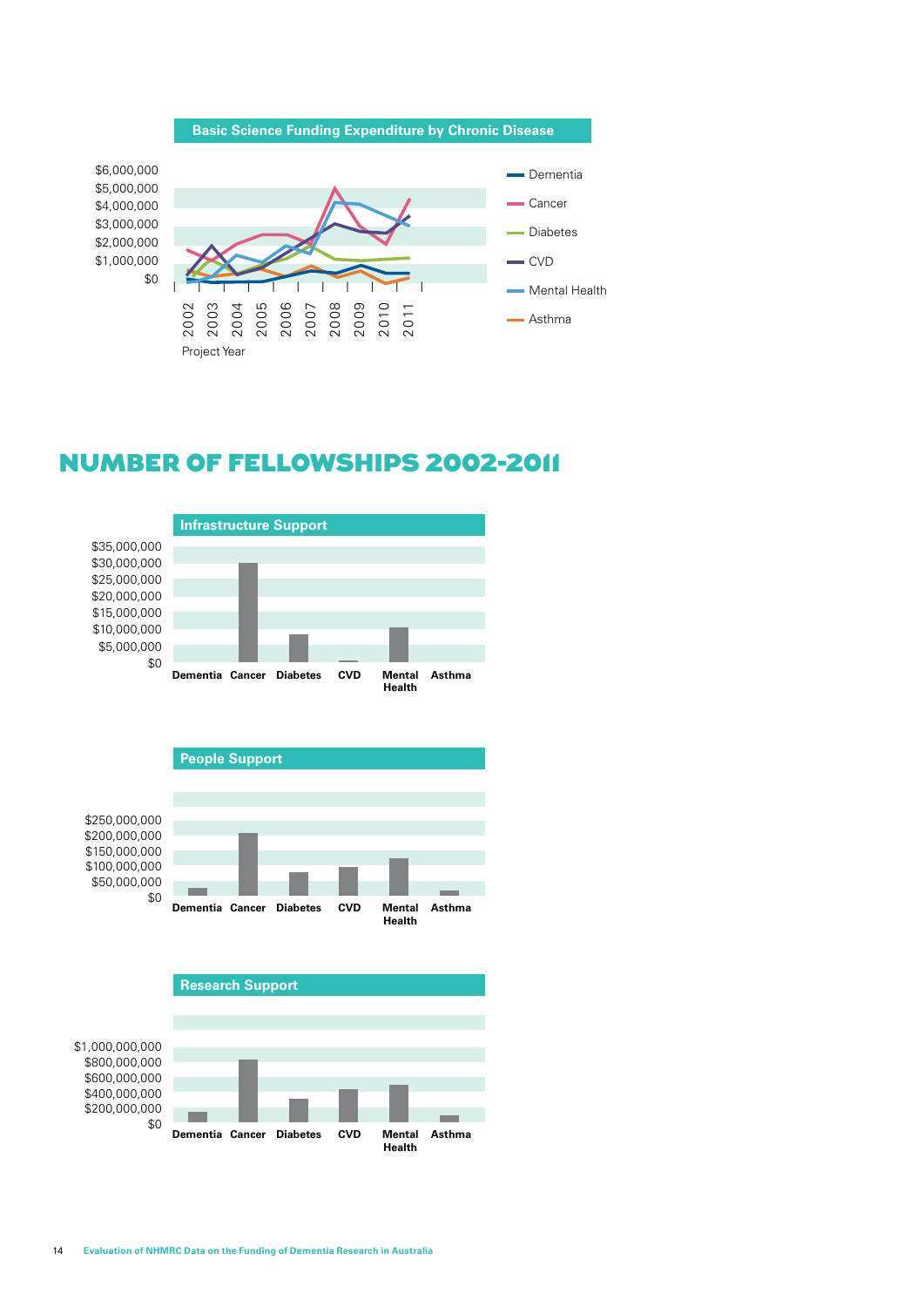## 7. Analyses based on confidential NHMRC data

0%



**2005 2011**

**2006 2007 2008 2009 2010**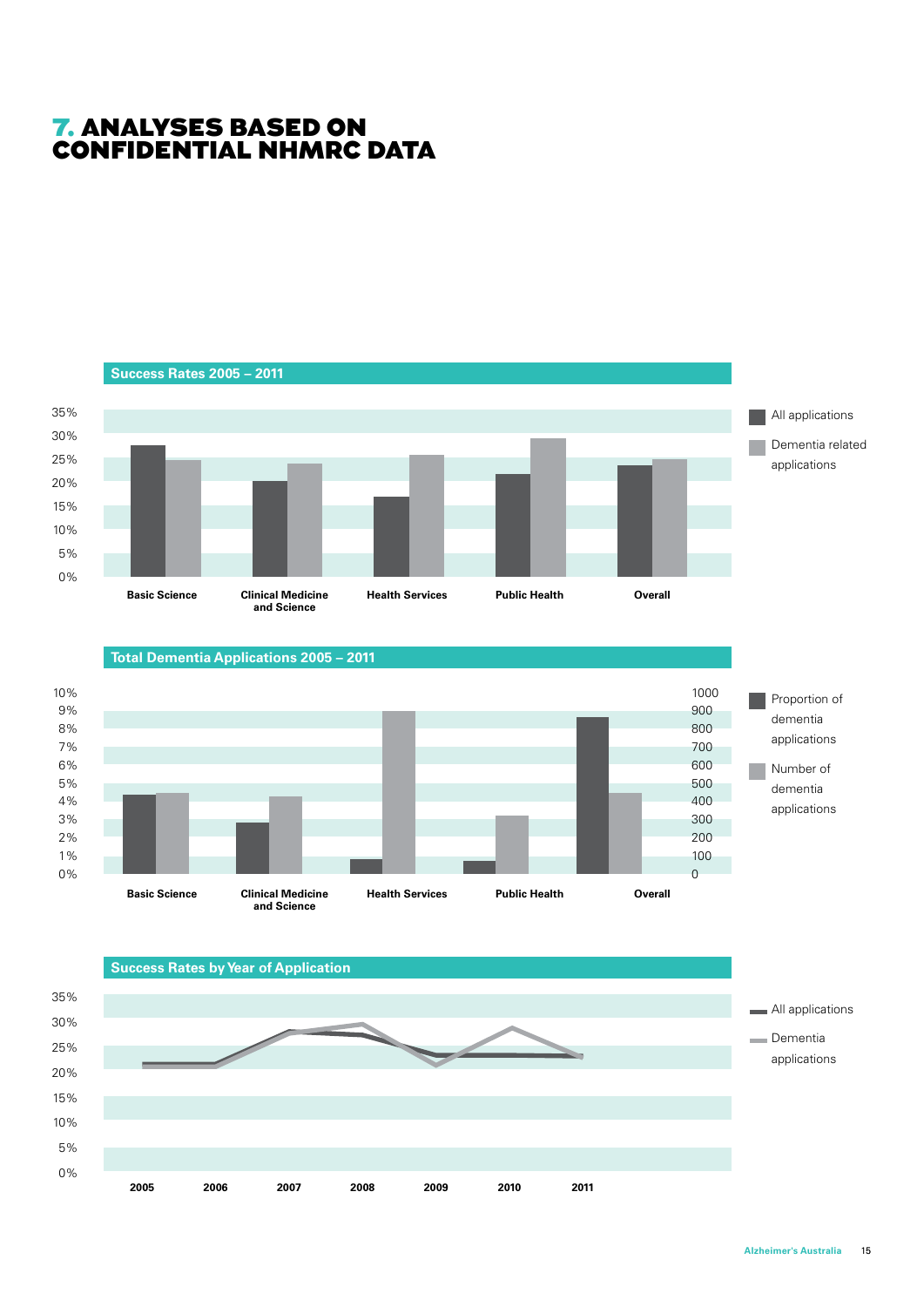



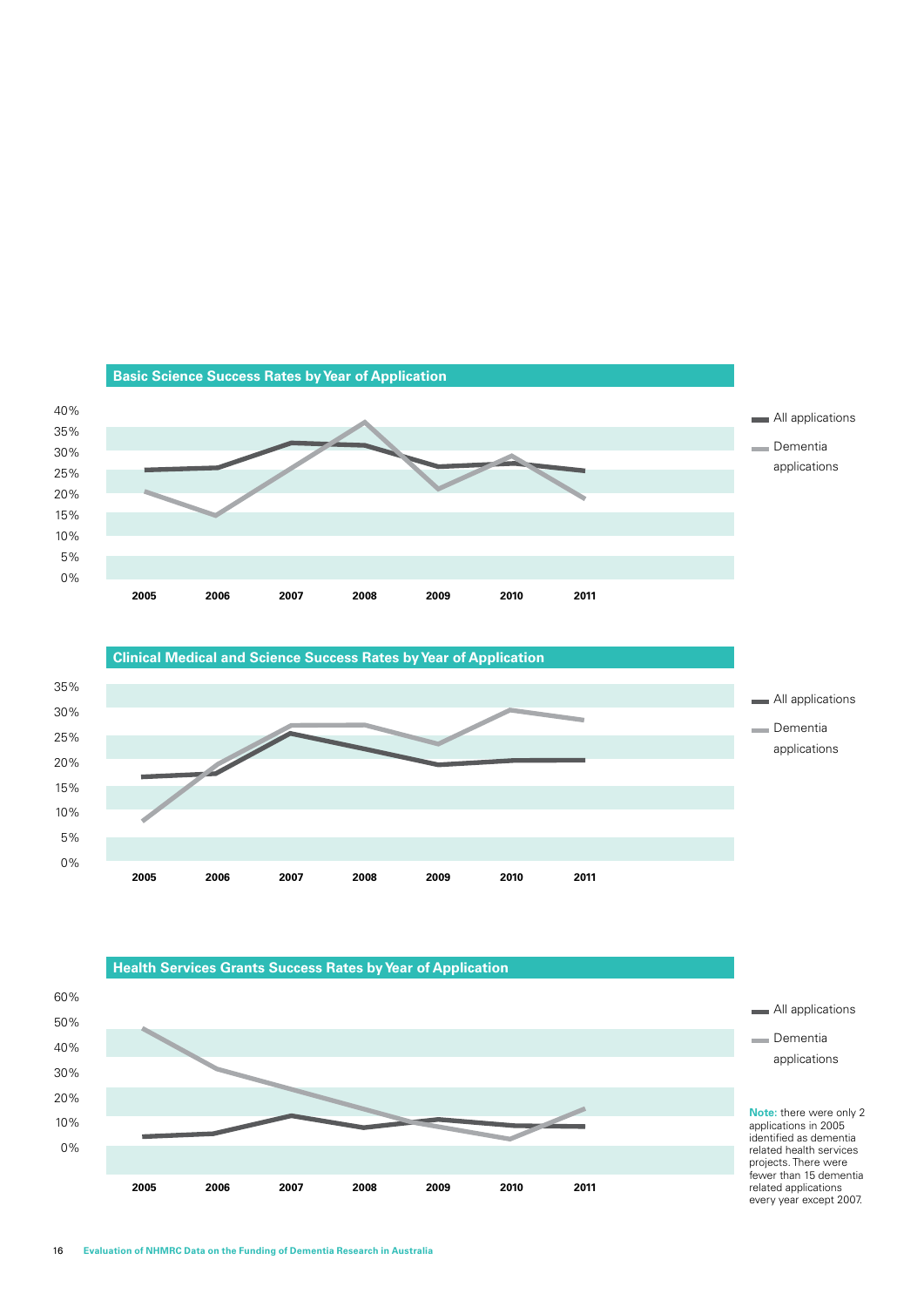

**Note:** There were fewer than 12 applications identified as dementia related public health projects every year except 2007.

#### **Methodological checks of our analysis**

To evaluate the coding of project grants a small Delphi study was conducted by 4 experienced researchers including 2 Research Fellows from the Dementia Collaborative Research Centre. Each researcher was asked to classify 109 projects selected at random from the NHMRC spreadsheet, into 6 disease categories. These included dementia, cancer, diabetes, cardiovascular disease, mental health and asthma. For each study, each rater indicated if the project was

- directly related or disease specific (e.g. dementia is the clearly the main focus and outcome of a study)
- peripherally related or disease general (e.g. dementia is a contextual variable but not the focus of the study)
- unrelated (e.g. dementia is not related to the project aims).

#### **Results**

There was strong agreement across expert ratings and with keyword search. Experts reached total consensus for 95% of the dementia grants reviewed, compared to 89% for Cancer, 95% for Diabetes, 100% for Cardiovascular Disease, 50% for Mental Health and 83% for Asthma.

Consensus was not reached for one dementia grant, and experts unanimously disagreed with the keyword search for one other dementia grant. Both these grants were Basic Science projects that were not directly nor specifically related to dementia research, but identified either 'Alzheimer's Disease' or 'dementia' as health keywords.

There was a low level of agreement among experts on what constituted a mental health related project. Further, a number of non-mental health projects were identified by 'mental' as a suffix within the terms 'environmental' or 'developmental'. Some of these projects were still rated as mental health projects by some experts – highlighting the difficulty in defining and categorising mental health projects.

#### **Sensitivity Analysis**

When keywords were expanded to include 'brain ageing', 'brain aging', 'parkinson\*', and 'cognitive decline', the number of projects identified as relating to dementia increased from 255 to 350 with a total funding commitment of \$212,363,142. All additional studies were identified by the keyword 'parkinson\*'. When the search was restricted to projects with keywords found only the scientific title and research keyword fields (excluding the health keyword field), 199 dementia specific projects were identified with a total funding commitment of \$144,549,818.

In comparison, restricting the search fields for other chronic diseases revealed 1,360 Cancer specific projects (\$867,747,453), 721 diabetes specific projects (\$415,265,321) and 889 CVD specific projects (\$483,613,070).

When 'mental' was expanded as a keyword to 'mental health' there were only 903 grants identified, with a total commitment of \$518,024,553. It is notable that 'mental' is listed as a keyword used by the NHMRC to identify mental health related projects in publicly available datasets.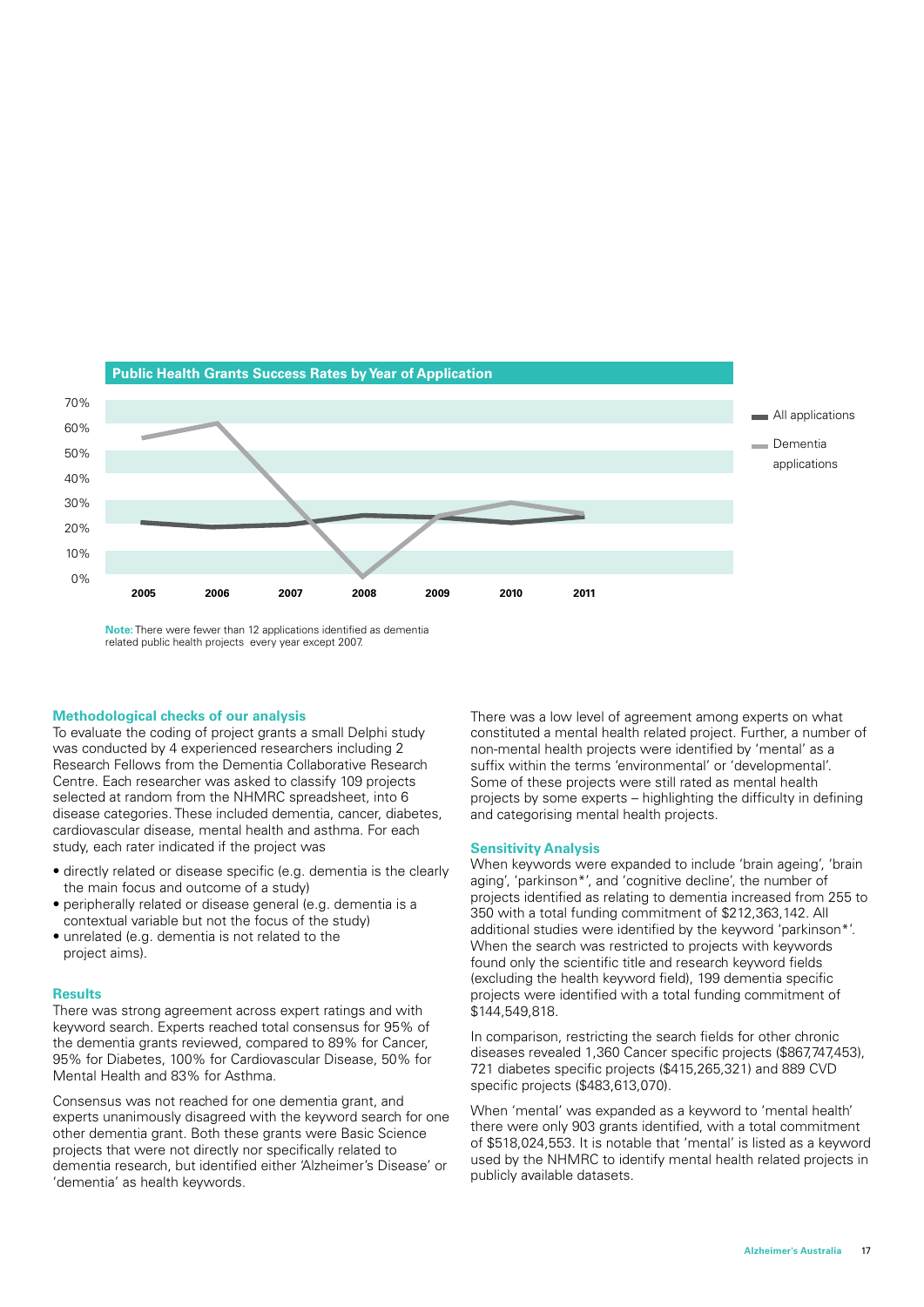## Summary of Key Outcomes

This analysis of research funding according to chronic disease demonstrates that funding for dementia research lags far behind Cancer, Diabetes, Cardiovascular Disease and Mental Health. Overall funding levels for dementia are similar to those for Asthma. The differentials in funding are evident across all funding types.

There were fewer project grants for dementia than in all areas except for asthma. The ratio of dementia grants to other chronic disease grants was :

| dementia: mental health | $= 1:4.3$ |
|-------------------------|-----------|
| dementia : cancer       | $= 1:6.9$ |
| dementia: diabetes      | $= 1:2.8$ |
| dementia : CVD          | $= 1:3.5$ |
| dementia: asthma        | $= 1:0.9$ |

Both overall expenditure and overall commitment of funding from 2002-2011 were low for dementia relative to the other chronic disease areas except for asthma. Importantly, funding for dementia showed very little increase over the time period, in comparison to funding on the other chronic disease areas. This has meant that since 2002, the difference in funding levels for dementia versus diabetes, cancer, CVD and mental health, has grown significantly.

Relatively lower rates of funding for dementia are not restricted to any specific area. There has been far less funding for dementia than other chronic disease areas (except asthma) in basic science, clinical medicine and science, health services and public health. Despite massive increases in funding for basic science funding for cancer research, and moderate increases in diabetes, CVD and mental health, there has been only a slight increase in funding for basic science research in dementia. Similarly dementia and asthma research in clinical medicine has shown very little increase unlike the other chronic disease areas.

An increase in dementia research funding in the area of health services was seen from 2007 to 2011 so that health services research is the only domain where dementia research funding is on a par with diabetes and cancer. The largest increase in health services funding has been in mental health and this chronic disease area has received the most funding in health services for the entire study period (2002-2-11). Similarly, mental health has received the most funding in public health since 2002 and dementia has received a very low rate of funding that has not increased.

Dementia and asthma research received no funding in Capacityfacilities, and CVD received a minimal amount of funding in this area. This is compared to nearly \$30 million in cancer, and \$10 million in mental health. In terms of people support, dementia again lags behind all other major disease categories except for asthma. It received \$25,632,057 compared to \$207,525,648 in Cancer, \$82,020,491 in diabetes, \$94,072,037 in CVD and

\$122,423,636 in mental health. Dementia lagged behind all other chronic disease areas in funding for translational research.

When comparing grant type, the picture remained consistent. The number of project grants, program grants, Centres for Research Excellence and Fellowships in dementia and asthma is lower in all areas, with dementia and asthma receiving the lowest amount of funding in different categories. The size of the difference in funding between dementia and asthma and the other chronic disease categories, was substantial. For example, when all fellowships were examined, funding for dementia was \$24,304,203 versus \$93,151,484 in mental health, and \$187,631,059 in cancer. Lower funding rates for dementia and asthma were seen in fellowships at all career stages, indicating that without an injection of funding, there is not going to be an increase through natural development of researchers through the NHMRC Fellowships scheme. This is confirmed by examining funding committed for NHMRC Fellowships. There is a small increase in committed funds for 2011, but dementia and asthma remain far lower than the other areas. From 2002 to 2010 there was virtually no increase in committed funding for people support in dementia, while committed funding increased dramatically in the areas of cancer, diabetes, CVD and mental health.

Overall this suggests a major problem of research capacity in dementia research. Without people, there is no one to apply for project or program grants. This is a systemic problem that requires a strategic and systemic approach to fix it. Of particular concern are the figures for committed funds for early career fellowships. Here we see no increase in the low funds committed for dementia, compared to far higher commitments in the other areas, with large increases in cancer, diabetes and CVD. This must reflect a lack of junior academics applying for fellowships in the dementia field, as there is no bias in the success rates against dementia research. A priority for the future must therefore be to increase the attractiveness of dementia research to young scientists.

#### **Confidential data from NHMRC on success rates.**

Evaluation of the success rates of grants was conducted across five research areas. Dementia research grants had higher success rates in clinical medicine and science, health services and public health, but lower rates in basic science. It is unclear if these rates include the strategic funding for the Dementia Research Grants which would have raised the success rates.

These figures show that the quality of research proposals being submitted in dementia are sufficiently high to be funded and *there is no systematic bias in the success rates that could explain the lower overall funding for dementia. This indicates that the lack of research funding in this area is due to capacity*, ie a lower number of applications being submitted, due to fewer people with the skills to conduct high quality research in the field of dementia in Australia.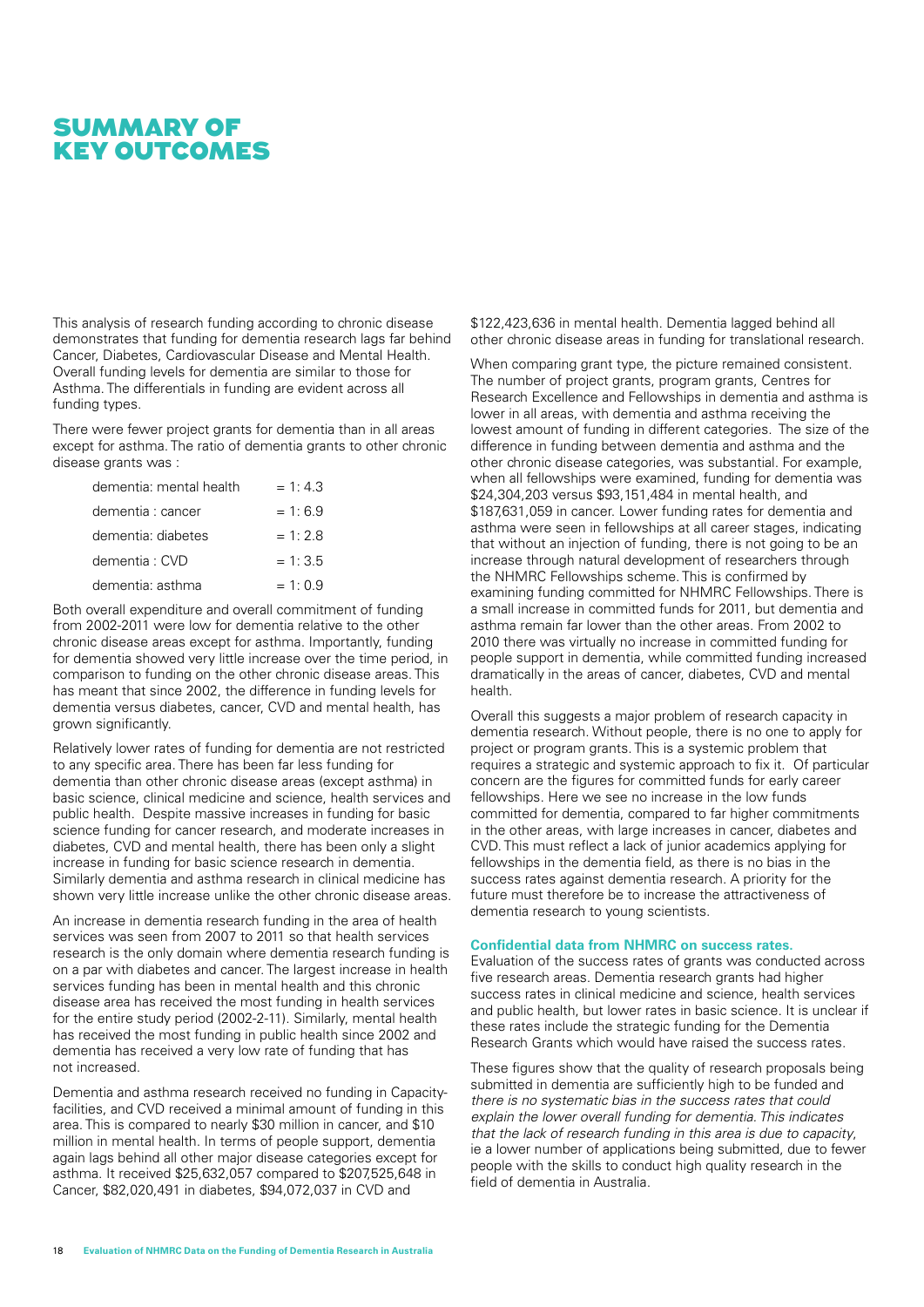#### **Conclusion**

Dementia research funding in Australia is significantly underfunded compared with other chronic disease areas that place equally large (or less) demand on the health system. Analyses of the publicly available NHMRC data indicate this is a systemic problem across all domains of research funding. Unless there is strategic and systemic direction of funding to build capacity in terms of people and infrastructure, it is difficult to see how change in the patterns of funding for dementia will occur. Research training is slow and it will take 5-10 years to develop a new cohort of researchers in dementia. Researchers need to be attracted into the field of dementia – it is possible that other areas of chronic disease have appeared more attractive and to offer better career opportunities to graduate students. To reverse current trends, dementia research needs to develop the necessary infrastructure and career paths to attract and retain top graduates and postdoctoral fellows. Strategic funding of dementia research in terms of allocation of dementia specific fellowships, infrastructure and research funding needs to become a priority for NHMRC.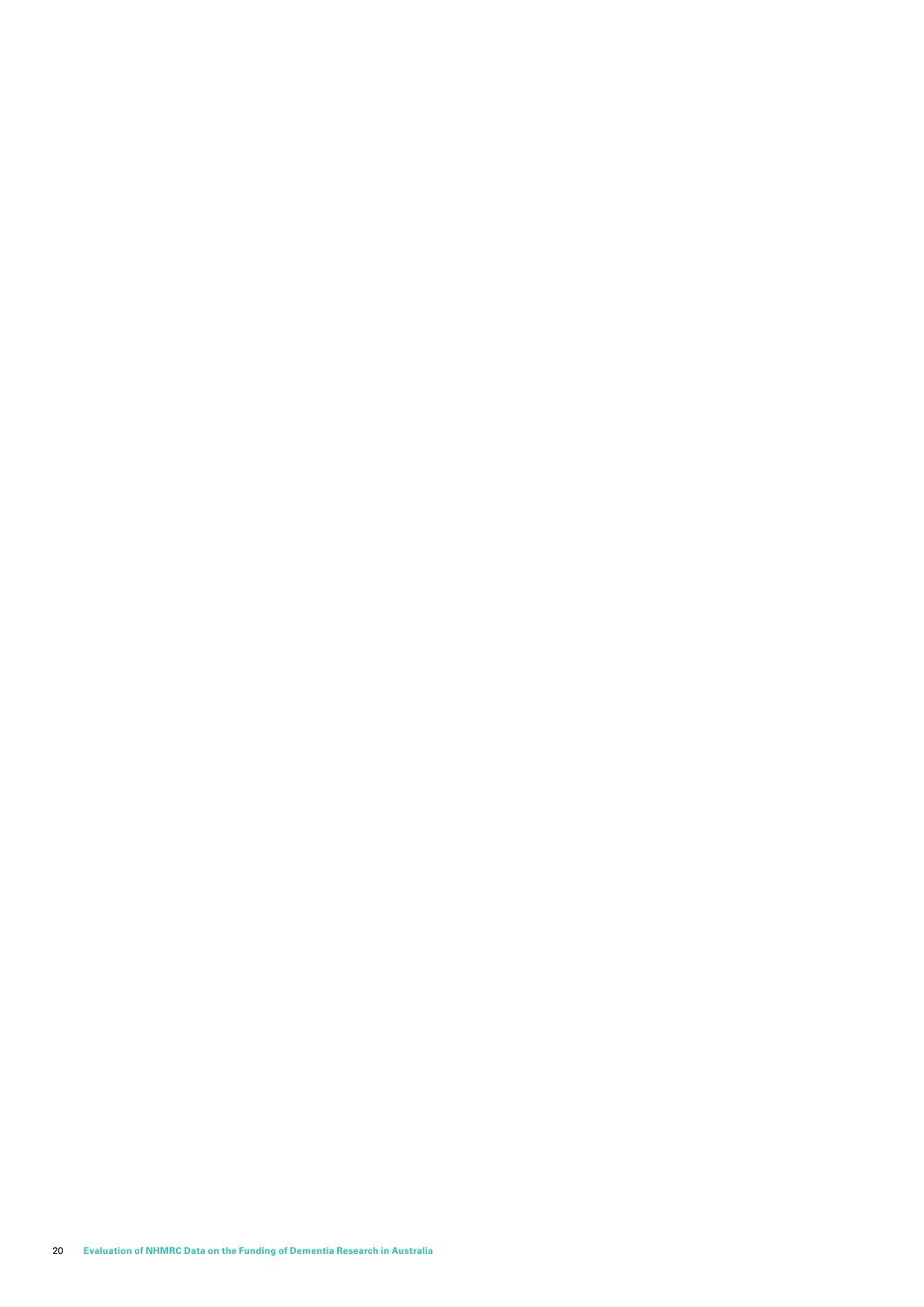## Alzheimer's Australia Publications

#### **Quality Dementia Care Series**

- 1. Practice in Residential Aged Care Facilities, for all Staff
- 2. Practice for Managers in Residential Aged Care Facilities
- 3. Nurturing the Heart: creativity, art therapy and dementia
- 4. Understanding Younger Onset Dementia
- 5. Younger Onset Dementia, a practical guide
- 6. Understanding Dementia Care and Sexuality in Residential Facilities
- 7. No time like the present: the importance of a timely dementia diagnosis

#### **Papers**

- 1. Dementia: A Major Health Problem for Australia. September 2001
- 2. Quality Dementia Care, February 2003
- 3. Dementia Care and the Built Environment, June 2004
- 4. Dementia Terminology Framework. December 2004
- 5. Legal Planning and Dementia. April 2005
- 6. Dementia: Can It Be Prevented? August 2005 (superceded by paper 13)
- 7. Palliative Care and Dementia. February 2006
- 8. Decision Making in Advance: Reducing Barriers and Improving Access to Advanced Directives for People with Dementia. May 2006
- 9. 100 Years of Alzheimer's: Towards a World without Dementia. August 2006
- 10. Early Diagnosis of Dementia. March 2007
- 11. Consumer-Directed Care A Way to Empower Consumers? May 2007
- 12. Dementia: A Major Health Problem for Indigenous People. August 2007.
- 13. Dementia Risk Reduction: The Evidence. September 2007
- 14. Dementia Risk Reduction: What do Australians know? September 2008
- 15. Dementia, Lesbians and Gay Men. November 2009
- 16. Australian Dementia Research: current status, future directions? June 2008
- 17. Respite Care for People Living with Dementia. May 2009
- 18. Dementia: Facing the Epidemic. Presentation by Professor Constantine Lyketsos. September 2009
- 19. Dementia: Evolution or Revolution? Presentation by Glenn Rees. June 2010
- 20. Ethical Issues and Decision-Making in Dementia Care. Presentation by Dr Julian Hughes. June 2010
- 21. Towards a National Dementia Preventative Health Strategy. August 2010
- 22. Consumer Involvement in Dementia Research September 2010
- 23. Planning for the End of Life for People with Dementia Part 1, March 2011 Part 2, May 2011
- 24. Timely Diagnosis of Dementia: Can we do better? September 2011
- 25. National Strategies to Address Dementia, October 2011

#### **Reports commissioned from Access Economics**

The Dementia Epidemic: Economic Impact and Positive Solutions for Australia, March 2003

Delaying the Onset of Alzheimer's Disease: Projections and Issues, August 2004

Dementia Estimates and Projections: Australian States and Territories, February 2005

Dementia in the Asia Pacific Region: The Epidemic is Here, September 2006

Dementia Prevalence and Incidence Among Australian's Who Do Not Speak English at Home, November 2006

Making choices: Future dementia care: projections, problems and preferences, April 2009

Keeping dementia front of mind: incidence and prevalence 2009-2050, August 2009

Caring places: planning for aged care and dementia 2010-2050. July 2010

Dementia Across Australia 2010-2050. September 2011

#### **Other Papers**

Dementia Research: A Vision for Australia September 2004

National Consumer Summit on Dementia Communique, October 2005

Mind Your Mind: A Users Guide to Dementia Risk Reduction 2006

Beginning the Conversation: Addressing Dementia in Aboriginal and Torres Strait Islander Communities, November 2006

National Dementia Manifesto 2007-2010

Dementia: A Major Health Problem for Indigenous People August 2007

In Our Own Words, Younger Onset Dementia, February 2009

National Consumer Summit Younger Onset Dementia Communique, February 2009

Dementia: Facing the Epidemic. A vision for a world class dementia care system. September 2009

These documents and others available on **www.alzheimers.org.au**